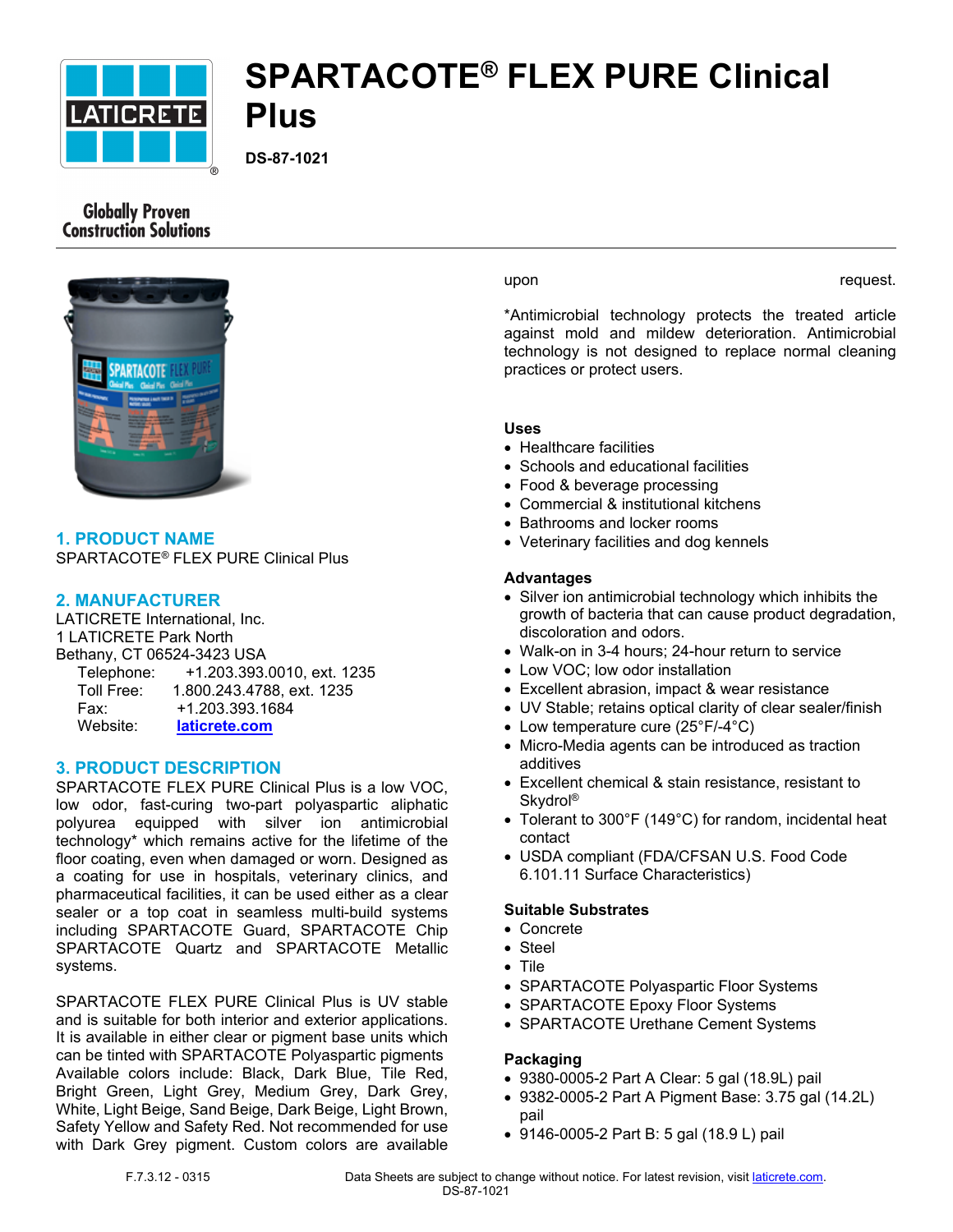#### **Approximate Coverage**

| 72 P S<br><b>WFT</b>  | <b>DFT</b>            | <b>Coverage</b>              |  |
|-----------------------|-----------------------|------------------------------|--|
| 6.0 mils              | 5.6 mils              | 267 ft $^{2}/$ gal           |  |
| $(0.15 \, \text{mm})$ | $(0.14 \text{ mm})$   | $(6.6 \text{ m}^2/\text{L})$ |  |
| 7.0 mils              | 6.6 mils              | 229 ft $^{2}/$ gal           |  |
| $(0.18$ mm $)$        | $(0.17 \, \text{mm})$ | $(5.6 \text{ m}^2/\text{L})$ |  |
| 8.0 mils              | 7.5 mils              | 201 ft $^{2}/$ gal           |  |
| $(0.20$ mm $)$        | $(0.19 \text{ mm})$   | (4.9 m <sup>2</sup> /L)      |  |
| 9.0 mils              | 8.5 mils              | 178 ft $^{2}/$ gal           |  |
| $(0.23 \text{ mm})$   | $(0.21$ mm $)$        | $(4.4 \text{ m}^2/\text{L})$ |  |
| 10.0 mils             | 9.4 mils              | 160 ft $^{2}/$ gal           |  |
| $(0.25 \text{ mm})$   | $(0.24 \text{ mm})$   | (3.9 m <sup>2</sup> /L)      |  |

WFT = Wet Film Thickness

DFT = Dry Film Thickness

Coverage values are approximate and will vary based on surface condition, preparation methods and application technique.

When using as a topcoat over chip or quartz broadcasts adjust estimates to account for additional required material.

# **Shelf Life**

Factory sealed containers of this product are guaranteed to be of first quality for two (2) years.

#### **Limitations**

- Not Intended for Exterior Pool Decks within direct sunlight as surface will become quite warm.
- Material is not intended for areas experiencing significant thermal shock on a continual basis. This includes but is not limited to: areas around commercial fryers or ovens, floors and walls that are hot pressure washed or steam cleaned on a regular basis, and areas surrounding drains where hot water comes into direct contact with the floor

#### **Cautions**

- FOR PROFESSIONAL USE ONLY
- Wear protective gloves, protective clothing and eye protection.
- Harmful if inhaled. Avoid breathing dust/fume/gas/ mist/vapors/spray. Use only outdoors or in a wellventilated area.
- Causes skin irritation. Rinse skin with water/shower. If skin irritation or rash occurs: Get medical advice/attention.
- Causes serious eye irritation. If in eyes: Rinse cautiously with water for several minutes. Remove contact lenses, if present and easy to do. Continue rinsing. If eye irritation persists: Get medical advice/attention.
- Keep out of reach of children.













**VOC/LEED Product Information**

<100 g/L (as intended for use)

# **Physical Properties**

| <b>Property</b>                               | <b>Test</b><br><b>Method</b>    | <b>Result</b>                                        |
|-----------------------------------------------|---------------------------------|------------------------------------------------------|
| Adhesion                                      | <b>ASTM</b><br>D7234            | >300 psi<br>( > 2.1 MPa)<br><b>Substrate Failure</b> |
| Tensile<br>Strength                           | <b>ASTM</b><br>D638             | 4,500-5,000 psi<br>(31-34.5 MPa)                     |
| Impact<br>Resistance<br>(Direct /<br>Reverse) | <b>ASTM</b><br>D <sub>522</sub> | 160 / 160                                            |
| Abrasion<br>Resistance                        | <b>ASTM</b><br>D968             | 38L Sand / 1 Dry mil<br>(Pigmented)                  |

# **Working Properties**

| <b>Property</b>          | Value                |
|--------------------------|----------------------|
| Mix Ratio                | 1 Part A: 1 Part B   |
|                          | by volume            |
| % Solids                 | 94% by weight        |
| <b>Working Time</b>      | 10-15 minutes        |
| Minimum Re-Coat Time     | 2-3 hours            |
| Maximum Re-Coat Time     | 24 hours             |
| Foot Traffic / Vehicular | 3-4 hours / 24 hours |
| Traffic                  |                      |

Working properties based on 70°F & 50% RH. Changes in ambient conditions may cause times to vary.

Specifications subject to change without notification. Results shown are typical but reflect test procedures used. Actual field performance will depend on installation methods and site conditions.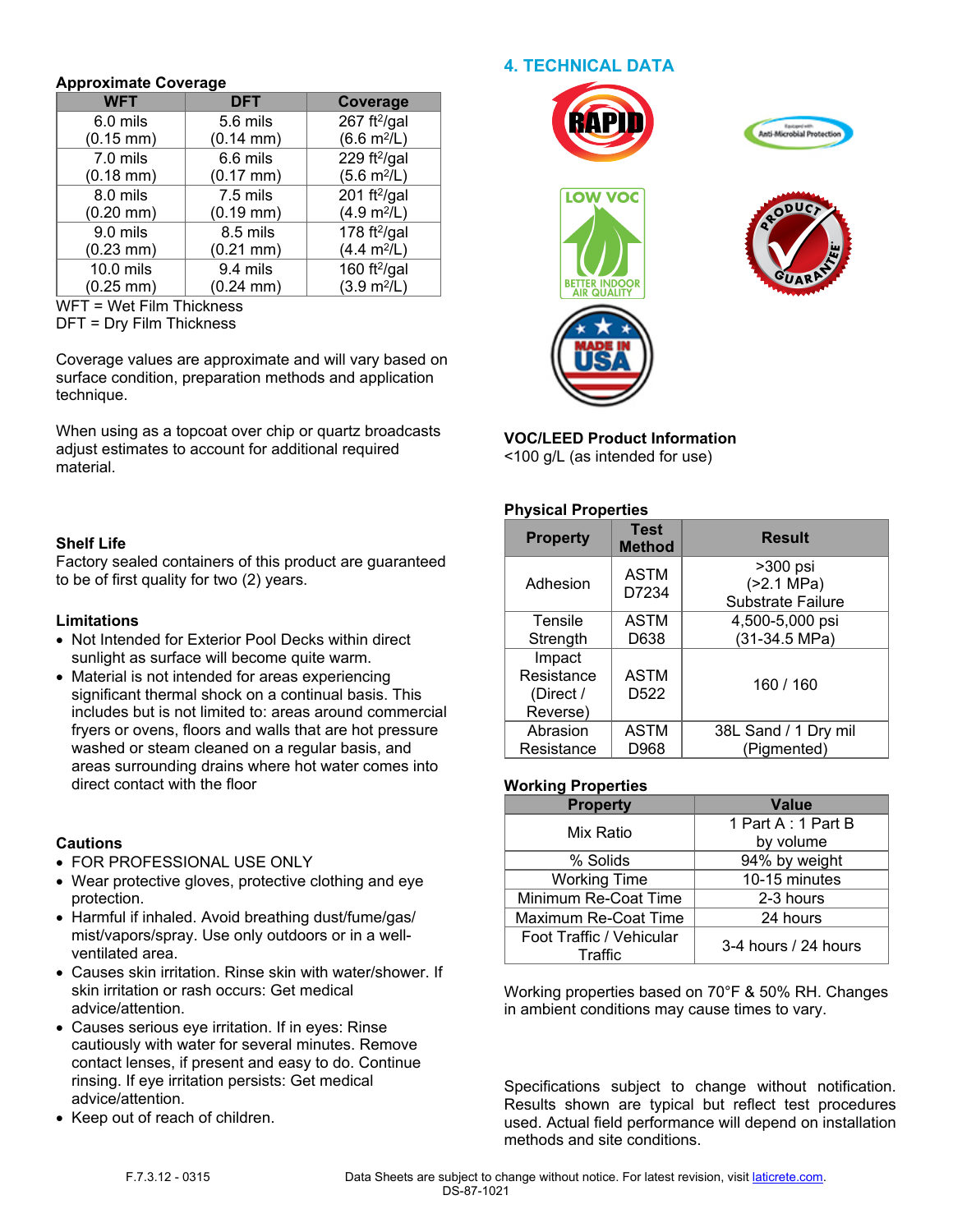# **5. INSTALLATION**

#### **Surface Preparation - Concrete**

Surfaces to be coated must be free of grease and any other contaminants that may impede adhesion. Always check the surface for any bond inhibitors prior to application. Any repairs must be addressed prior to application and should be repaired in accordance with ICRI standards. Do not use Alcohol to clean prior to application.

Concrete must be mechanically profiled to an ICRI CSP-2. Ensure that all surface laitance is removed prior to coating. The prepared surface should have a tensile pulloff strength of 200 psi (1.4 MPa) or greater when tested in accordance with ASTM C1583. If wet grinding, allow surface to fully dry prior to coating.

Concrete must be tested for relative humidity (RH) prior to installation of any coatings. The RH of the slab must not exceed 75% as tested per ASTM F2170. If RH measures 75% or greater, use LATICRETE® VAPOR BAN™ ER or SPARTACOTE Moisture Vapor Barrier.

#### **Surface Preparation - Over existing tile**

Refer to TDS 450: Installation Guideline for Installing SPARTACOTE over Existing Tiled Surfaces

#### **Surface Preparation - Metal/Steel**

Clean the surface per SSPC-SP1. Surfaces to be coated must be free of grease, oils, cutting fluids and any other contaminants that may impede adhesion. Always check the surface for any bond inhibitors prior to application.

For Steel: Shot blast the surface per SSPC-SP 6/NACE 3

For Stainless/Galvanized: Shot blast the surface per SSPC-SP16.

After shot blasting, perform a second solvent wipe of the surface to remove any residual dust or debris. Immediately coat the surface.

#### **Mixing**

Prior to mixing Part A and Part B, individually stir Part A for 2 minutes. Combine 1 Parts A to 1 Part B (1:1) by volume in a clean, dry working vessel. Mix using a slow speed drill mixer for 2 minutes. Avoid overmixing or creating a vortex that could introduce air. Do not mix below the dew point, which will shorten the pot life. No induction time is required prior to use.

If a traction additive (e.g. SPARTACOTE GRIP Traction Additive) is to be incorporated, it is to be added after thoroughly mixing Part A and Part B.

NOTE: Only mix as much product as can be applied within the stated working time.

#### **Tinting with SPARTACOTE Universal Pigments**

Best practice is to mix in gallon increments. Measure out appropriate amounts of parts A and B, observing 1A:1B vol. mix ratio, prior to adding SPARTACOTE Universal Pigments.

Required loading for SPARTACOTE Universal Pigments is (1) small unit per gallon of mixed resin (A+B) or (1) large unit per 5 gallons of mixed resin. White, Safety Yellow and Safety Red require doubling the loading level.

Once parts A and B are measured, add full contents of SPARTACOTE Universal Pigment unit(s) directly into Part A at the loading rate stated above. Scrape sides and ensure all pigment is removed from the jar. Mix pigment into Part A with a slow speed drill mixer to fully disperse the pigments until a uniform color and consistency is achieved, approximately 2 minutes. Failure to properly mix pigments may lead to an inconsistent finish and reduced product performance.

Add part B to tinted part A and mix for 2 minutes with a slow speed drill mixer. Avoid overmixing or creating a vortex that could introduce air. Do not mix below the dew point, which will shorten the pot life. No induction time is required prior to use.

If a traction additive (e.g. SPARTACOTE GRIP Traction Additive) is to be incorporated, it is to be added after thoroughly mixing Part A and Part B.

NOTE: Only mix as much product as can be applied within the stated working time.

# **Mixing Short Fill Pigment Kits**

Add full contents of SPARTACOTE Polyaspartic Pigment pack directly into short filled Part A Pigment Base. Mix pigment into Part A with a slow speed drill mixer for 2 minutes to fully disperse the polyaspartic pigments. Failure to properly mix pigments may lead to an inconsistent finish and reduced product performance.

#### **Application**

SPARTACOTE FLEX PURE Clinical Plus may be applied by brush, roller, resin broom or squeegee. Suggested application thickness is 8 mils (0.20 mm) or 201 ft<sup>2</sup>/gal (4.9 m<sup>2</sup>/L) WFT. Maximum application thickness in a single application is 10 mils (0.25 mm) WFT. Applying beyond the maximum thickness may result in clouding or milky areas. Spread evenly over all prepared surfaces to desired thickness. Immediately following, while the coating is still wet, use a SPARTACOTE Roller Skin or other high quality 3/8" (9 mm) nap non-shedding roller to back-roll at 90? from the original application direction to help ensure full coverage and uniform thickness. Use a brush or small roller around penetrations, columns, and any other obstructions. Periodically check mil thickness using a wet film thickness gauge. Do not allow the product to puddle or pool. Contact LATICRETE directly for specifics